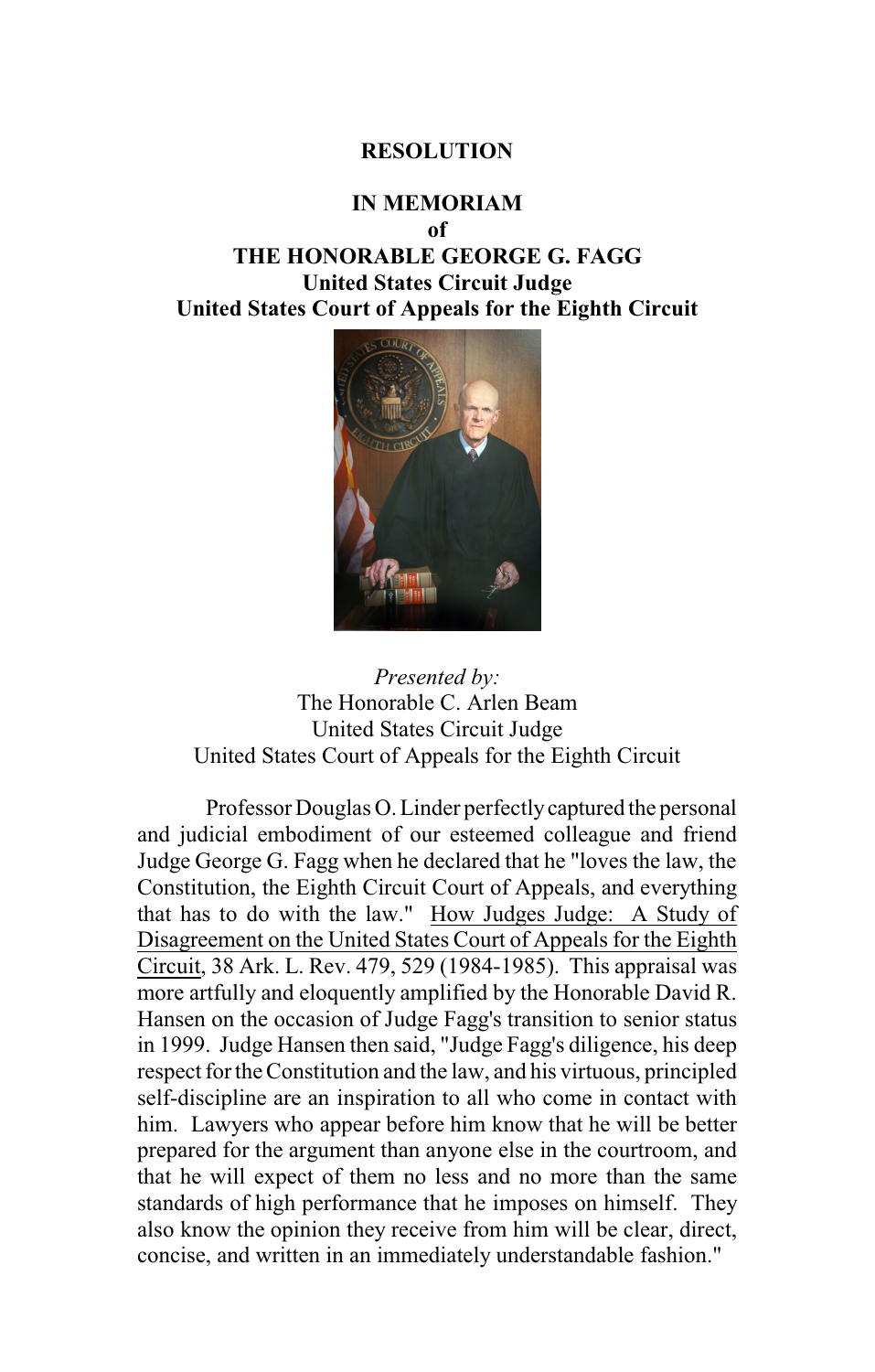However, even these generous accolades do not fully embrace the magnitude of Judge Fagg's contributions to this Circuit. His noteworthy judicial achievements became evident shortly after he received a personal telephone call from his appointing officer, President Ronald Reagan, and then on October 1, 1982, assumed his duties as a federal appellate judge. Without question, the Judge has been the most prolific formulator of judicial opinions, published and unpublished, in Eighth Circuit history. When queried in 2007 about this feat, he responded with typical Fagg humility. He said he enjoyed working long hours and was comfortable being a "productive judge." He then sought to somewhat attenuate this outstanding record by noting that his opinions were often "short, to the point, readable, and with no footnotes." What Judge Fagg failed to mention in the context of this modesty was that he had earlier noted, accurately, that "[e]ach [court work] day is sort of like running down a rocky slope with an avalanche right behind you."

Of course, no Judge Fagg memoriam would be complete without recognition of the building blocks, especially the family influences. George was born in Eldora, Iowa, in 1934. A graduate of Drake University and Drake Law School, he practiced law from 1958 to 1972 with Cartwright, Druker, Ryden and Fagg in Marshalltown, Iowa. He then served as a state district court judge for ten years during which time he chaired the Iowa Committee on Uniform Jury Instructions, served as a member of the Advisory Committee on Rules of Civil Procedure of the Iowa Supreme Court and was a faculty member of the National Judicial College.

Judge Fagg's parents owned and operated a local dairy in Eldora. He described one of his early dairy-related jobs as beginning "well before daylight" with him standing on the running board of the home delivery milk truck from which location he deposited full bottles of milk on the porch, returning to the vehicle with the "empties." This family business activity led to a life-long proclivity toward an early morning schedule, prompting him to arrive at his law office and state and federal judicial chambers as early as 4:00 a.m. Indeed, as an Iowa state trial judge in a multicounty judicial district, he obtained the keys to the several courthouses in the Second Judicial District in order to begin his judicial service as early as 3:45 a.m. He noted that his abovedescribed dairy duties commenced for him as early as eight years